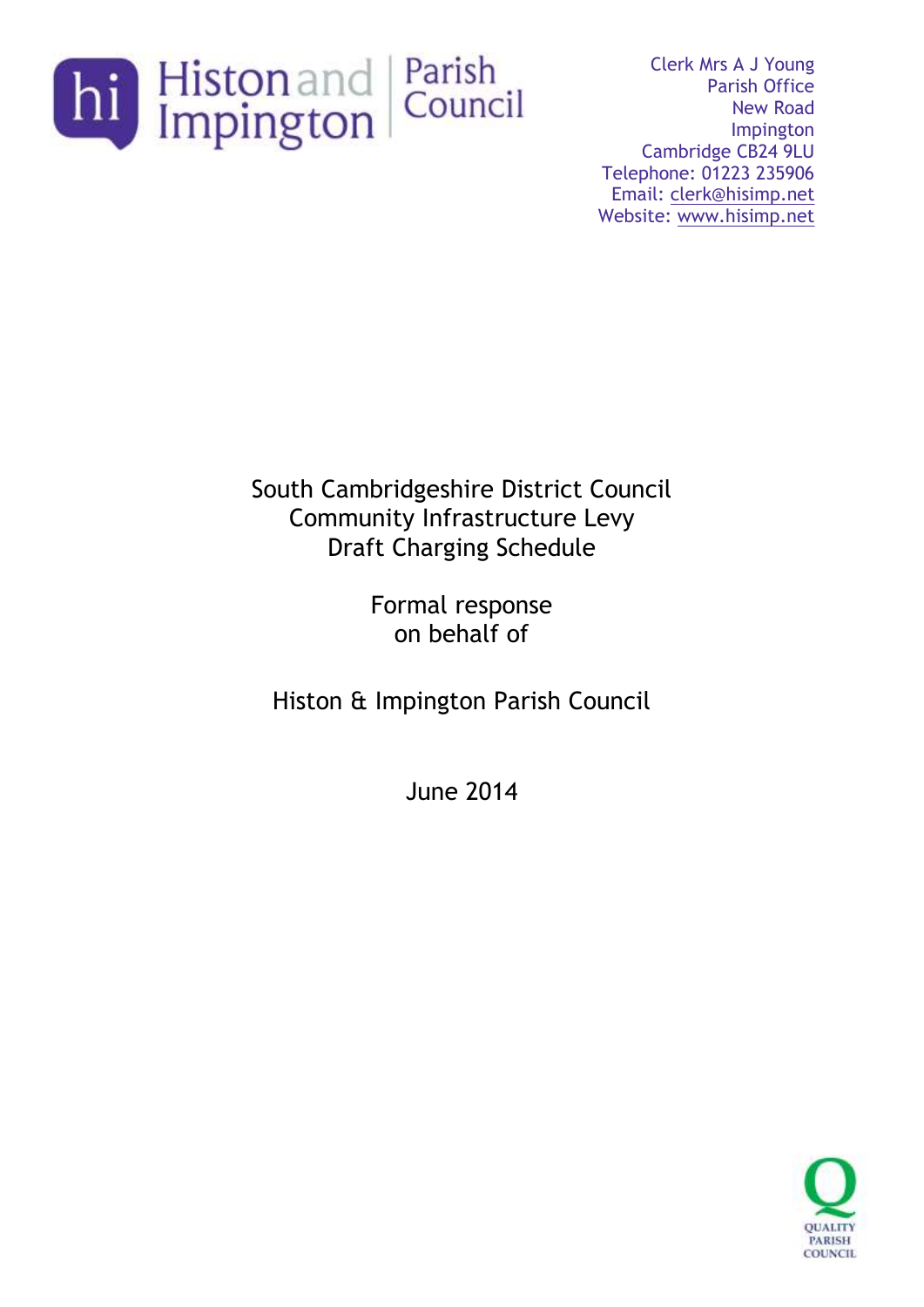The Council's responses to the questions raised in the Draft charging schedule Statement of the representations procedure are as follows:

| 1.  | Do you support or object to the Council's view that it has<br>demonstrated a sufficient infrastructure funding gap to<br>justify the need to charge a Community Infrastructure<br>Levy?                                                              | Support                                                                                                                                |
|-----|------------------------------------------------------------------------------------------------------------------------------------------------------------------------------------------------------------------------------------------------------|----------------------------------------------------------------------------------------------------------------------------------------|
| 2.  | Do you support or object to the Council's view that the<br>proposed rates are informed by and consistent with, the<br>evidence on economic viability across the District?                                                                            | Object                                                                                                                                 |
| 3.  | Do you support or object to the Council's view that the<br>rates proposed represent an appropriate balance<br>between the desirability of funding infrastructure and<br>the need to maintain the overall viability of growth<br>across the District? | Object                                                                                                                                 |
| 4.  | Do you support or object to the Council's view that the<br>proposed rates would assist delivery of the proposed<br>Local Plan?                                                                                                                       | The proposed rates would assist, but<br>are not adequate, and the Council<br>has not identified how funding<br>shortfalls will be met. |
| 5.  | Do you support, object or have any comments to make in<br>relation to the interaction between Section 106 and CIL<br>following the adoption of a charging schedule?                                                                                  | No comment                                                                                                                             |
| 6.  | Do you support or object to the Draft Regulation 123 list?                                                                                                                                                                                           | Support, with additions - see below                                                                                                    |
| 7.  | Do you support or object to the Draft Instalment Policy?                                                                                                                                                                                             | Support                                                                                                                                |
| 8.  | Do you support or object to the Council's view that it has<br>complied with the requirements set out in Part 11 of the<br>Planning Act 2008 and the Community Infrastructure levy<br>Regulations 2010 (amended)?                                     | Unable to comment                                                                                                                      |
| 9.  | Do you have any other comments supporting or objecting<br>to the Draft Charging Schedule Consultation Document or<br>any of the associated evidence documents?                                                                                       | See below                                                                                                                              |
| 10. | Do you wish to register to speak and make additional<br>comments in person during the Examination of the Draft<br><b>Charging Schedule?</b>                                                                                                          | <b>No</b>                                                                                                                              |

Do you support or object to the Council's view that the proposed rates are informed by and consistent with, the evidence on economic viability across the District? - **Object**

Do you support or object to the Council's view that the rates proposed represent an appropriate balance between the desirability of funding infrastructure and the need to maintain the overall viability of growth across the District? - **Object**

## Evidence

The rate is too low. Consider:

- − The theoretical/desk based determination of the appropriate rate was undertaken in 2012 and earlier
- − To May 2014, the average annual house price across England and Wales grew 8.5% whereas building cost increases are approximately half of that.
- − Supply is unlikely to increase rapidly having been burnt during the recession, builders have moved from speculative build, to building only when sales are clear - this will, nationally, continue to drive increases.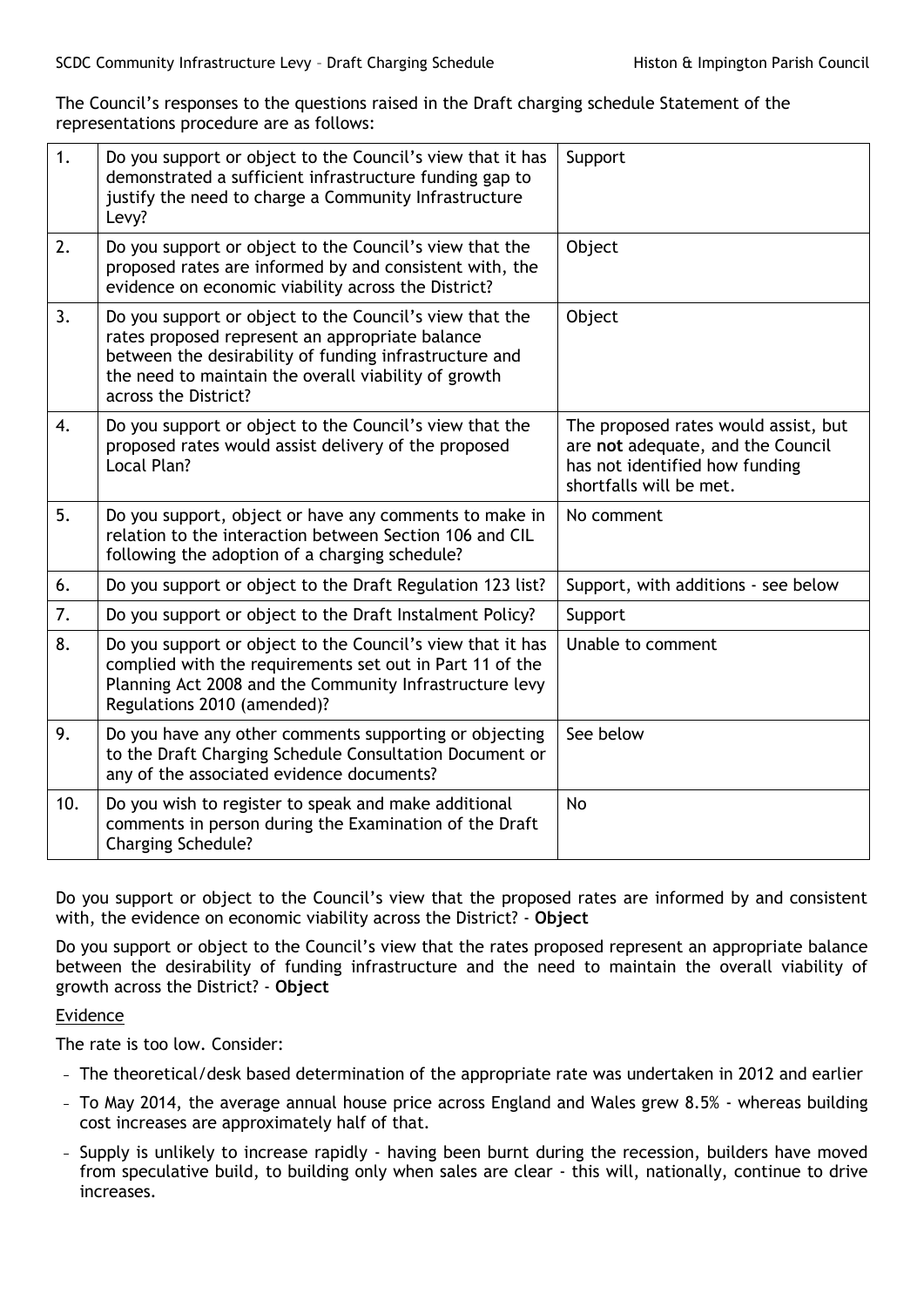- − In June 2013, SCDC Cabinet noted: "A residential rate of up to £125 psm has been confirmed as being viable across the majority of the village development sites that are being proposed through the Local Plan."
- − The "City Deal" will resolve many of the infrastructure issues; and the development of the Cambridge Science Park Station will further improve the attractiveness of South Cambridgeshire as a place to live, and a place to commute from.

The drop from £125 to £100 to ensure viability was not sensitivity tested, and was too large in 2013. In 2015 when CIL is to be implemented, it will totally unreasonable.

The rate is too low, it will raise insufficient funding:

- − Cllr Ray Manning, speaking to Parish Council representatives on 27<sup>th</sup> March 2014, said that Parishes should expect the County Council to be asking them for contributions towards education costs from the Parish share of CIL
- − The Parish share of CIL will drop to 50% (or less) of that being received from S106 agreements towards the cost of open space and community facilities. The sums set by formal, evidence based study. Developments will no longer be making the necessary contributions to ensure their sustainability in terms of very local community facilities.

Do you support or object to the Draft Regulation 123 list? **Support, with additions**

The initial proposals are:

- (i) Pre-school education
- (ii) Secondary school education
- (iii) Libraries and lifelong learning
- (iv) Public and community transport
- (v) Strategic green infrastructure
- (vi) Village halls and community centres
- (vii) Household recycling centres
- (viii) Primary health care
- (ix) Major transport schemes identified in the Transport Strategy for Cambridge and South Cambridgeshire

The Parish Council Guidance note says:

*It is therefore important that Parishes tell us their views on any particular infrastructure item, of local or strategic importance, which would require investment to support additional development.*

## Response

The Council submits the following infrastructure items that require capital investment and arise from increasing pressures from development and associated population growth:

- − Community park to provide an activity area to include skate park, additional open space, some sports areas eg croquet and mini league football, and building facility for use by young people and children's groups (formal, uniformed and informal)
- − Recreation ground tennis court project replacing grass courts with floodlit artificial surfaces so as to meet increasing demand for all year playing
- − Resources and services aimed at specific age groups, specifically (but not limited to):
	- $\circ$  Youth: youth shelters, extra youth worker for a five year period to assist in the integration of new residents